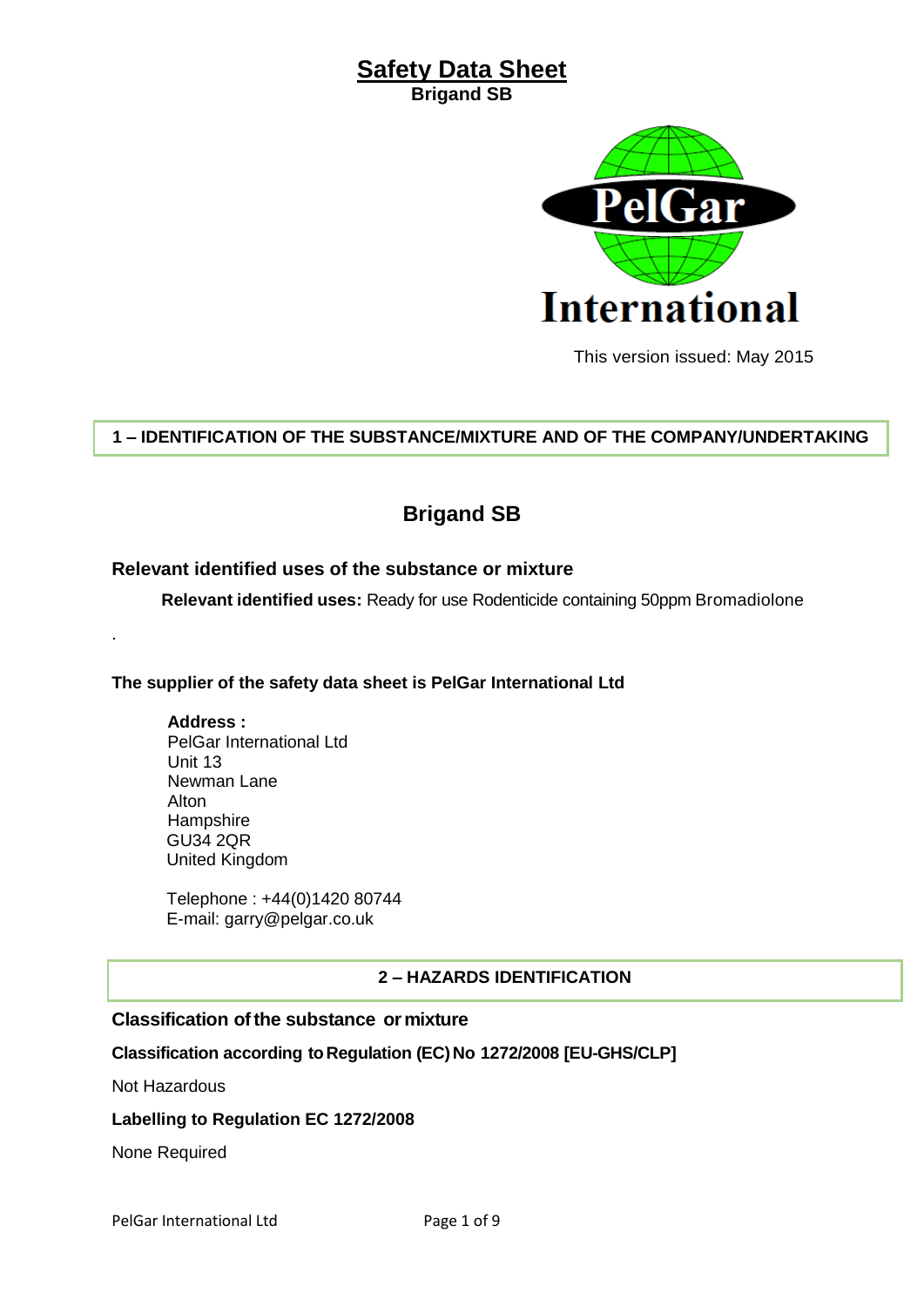# **Hazard Statements**

| <b>H-Statements</b> |                                                                                              |
|---------------------|----------------------------------------------------------------------------------------------|
| <b>EUH401</b>       | To avoid risks to human health and the environment,<br>comply with the instructions for use. |

# **Precautionary Statements**

| <b>P-Statements</b> |                                                                            |  |
|---------------------|----------------------------------------------------------------------------|--|
| P <sub>102</sub>    | Keep out of reach of children.                                             |  |
| P <sub>103</sub>    | Read label before use.                                                     |  |
| P <sub>220</sub>    | Keep / Store away from foodstuffs, beverages and animal<br>feeding stuffs. |  |
| P <sub>262</sub>    | Do not get on skin.                                                        |  |
| P <sub>270</sub>    | Do not eat, drink or smoke when using this product.                        |  |
| P <sub>280</sub>    | Wear protective gloves [Professional users].                               |  |
| P273                | Avoid release to the environment.                                          |  |
| $P301 + P310$       | IF SWALLOWED: Immediately call a POISON CENTER or<br>doctor/physician.     |  |
| $P404 + P405$       | Store in a closed container. Store locked up.                              |  |
| P <sub>501</sub>    | Dispose of contents/container in accordance with local<br>regulations.     |  |

# **Chemical nature**

Biocidal product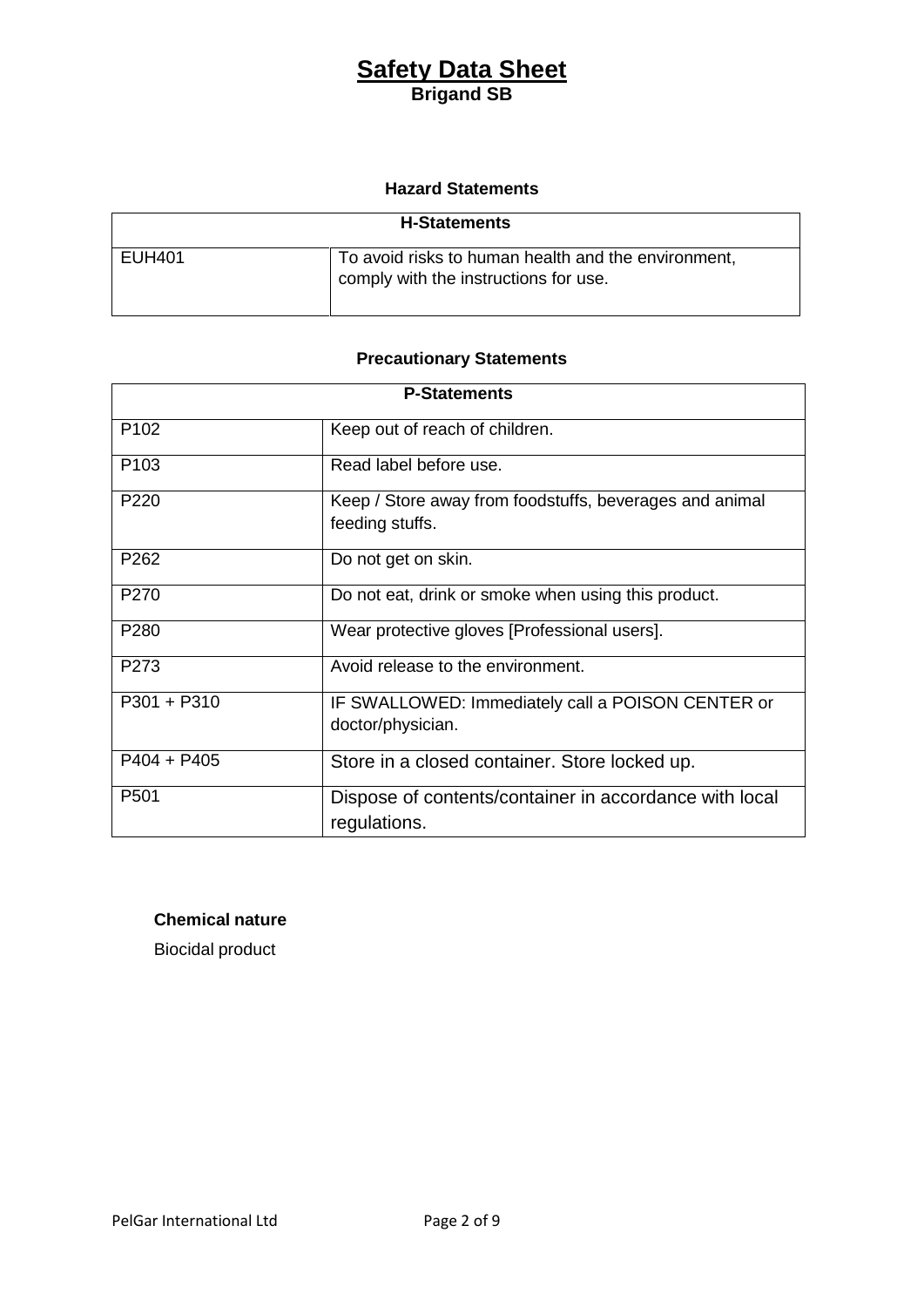# **Safety Data Sheet**

# **Brigand SB**

# **3 – COMPOSITION/INFORMATION ON INGREDIENTS**

# **Hazardous ingredients (GHS) according to Regulation (EC) No. 1272/2008**

|                                                                      | <b>Bromadiolone</b>                                                                                                                                                                                              |
|----------------------------------------------------------------------|------------------------------------------------------------------------------------------------------------------------------------------------------------------------------------------------------------------|
| Content (W/W): 0.005 %<br>CAS Number: 28772-56-7<br>EC-No. 249-205-9 | Acute toxicity. (Cat 1) (oral)<br>Acute toxicity (Cat 1) (Dermal)<br>Acute toxicity. (Cat 1) (Inhalation)<br>STOT RE (Cat 1)<br>Aquatic Acute (Cat 1)<br>Aquatic Chronic (Cat 1)<br>H300, H330, H372, H400, H410 |

| Denatonium Benzoate    |                                  |  |
|------------------------|----------------------------------|--|
| Content (W/W): 0.001 % | Acute Toxic, (Oral), Cat 4       |  |
| CAS Number: 3734-33-6  | Acute Toxic, (Inhalation), Cat 4 |  |
| EC No. 223-095-2       | Skin Irritant, Cat 2             |  |
|                        | Eye Damage, Cat 2                |  |
|                        | Aquatic Chronic, Cat 3           |  |
|                        | H302, H332, H315, H319, H412     |  |

# **4 – FIRST-AID MEASURES**

# **Description of first aid measures**

**General information:** In case of accident, or if you feel unwell, seek medical advice (show the label where possible). **Advice for Medical Doctors:** Bromadiolone is an indirect anti-coagulant. Phytomenadione, Vitamin K, is antidotal. Determine prothrombin time not less than 18 hours after consumption. If elevated, administer Vitamin K1 until prothrombin time normalises. Continue determination of prothrombin time for two weeks after withdrawal of antidote and resume treatment if elevation occurs in that time.

**After inhalation:** If symptoms develop move the exposed person to fresh air. Immediately obtain medical advice. Unlikely to present an inhalation hazard as the product is a paste.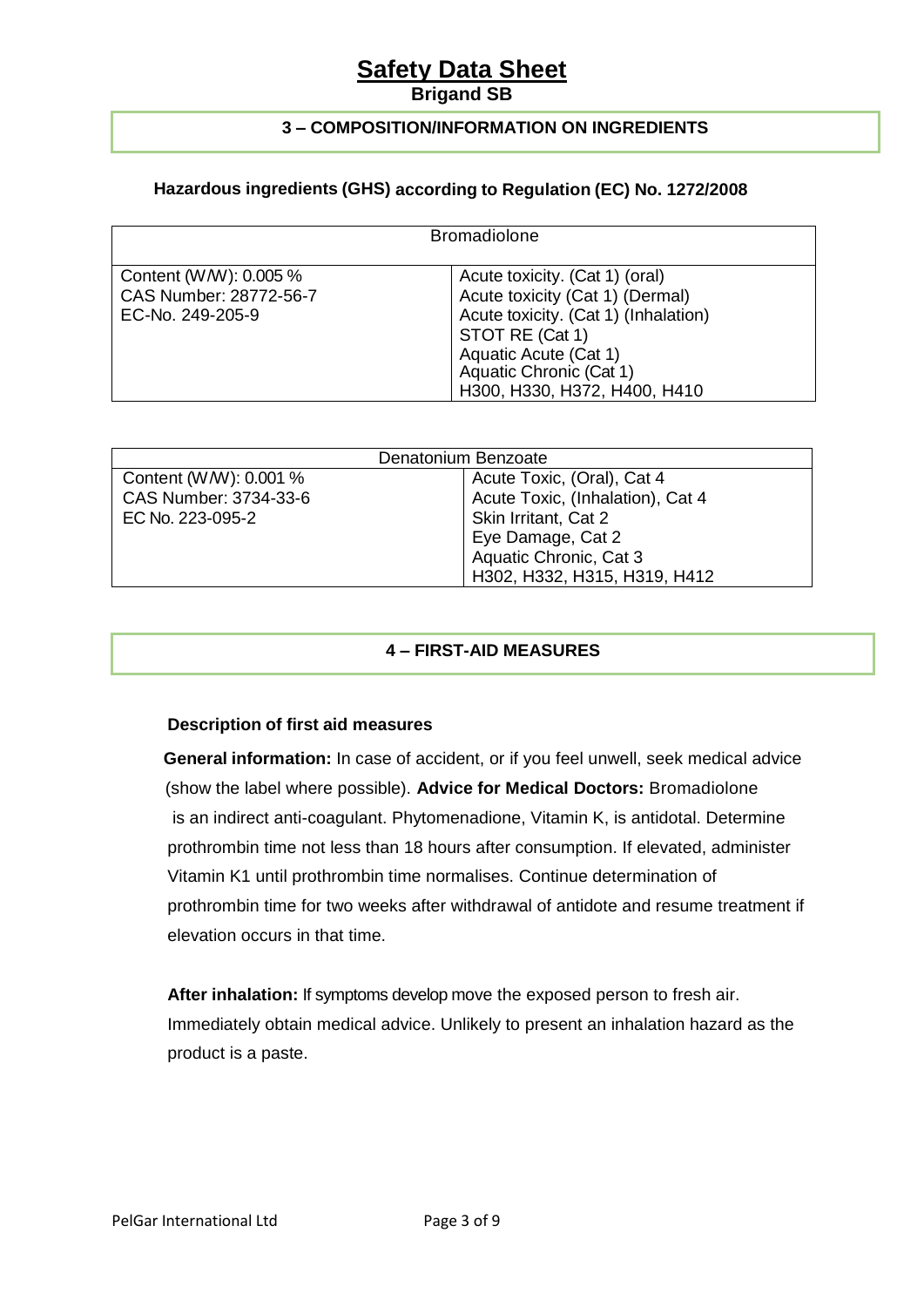**After skin contact:** May cause skin irritation in susceptible persons. Immediately take off all contaminated clothing. Rinse skin with copious amounts of water and wash with soap and water. If you feel unwell seek immediate medical advice.

**After eye contact:** May cause eye irritation in susceptible persons. Rinse opened eye for several minutes under running water. If irritation persists consult a doctor.

#### **After swallowing:**

Rinse mouth. Do NOT induce vomiting. Call a doctor immediately.

# **5 – FIRE FIGHTING MEASURES**

# **Extinguishing media**

**Suitable extinguishing agents:** Keep fire exposed containers cool by spraying with water. Appropriate fire extinguishers are CO2, Powder or Alcohol resistant foam. Use extinguishing media appropriate to the surrounding conditions.

**Special hazards arising from the substance or mixture:** Formation of toxic gases may occur if heated such as carbon oxides, nitrogen oxides and hydrogen chloride gas.

**Protective equipment:** Wear self-contained respiratory protective device. A chemical protection suit and suitable gloves and boots should be worn.

# **6 – ACCIDENTAL RELEASE MEASURES**

**Environmental precautions:** Prevent leakage or spillage if safe to do so. **Methods and material for containment and cleaning up:** Clean up promptly by sweeping or vacuuming. Transfer to a suitably labelled container. Subsequently wash the contaminated area with water taking care to prevent washings entering sewers or drains.

# **Reference to other sections**

See Section 7 for information on safe handling. See Section 8 for information on personal protection equipment. See Section 13 for disposal information.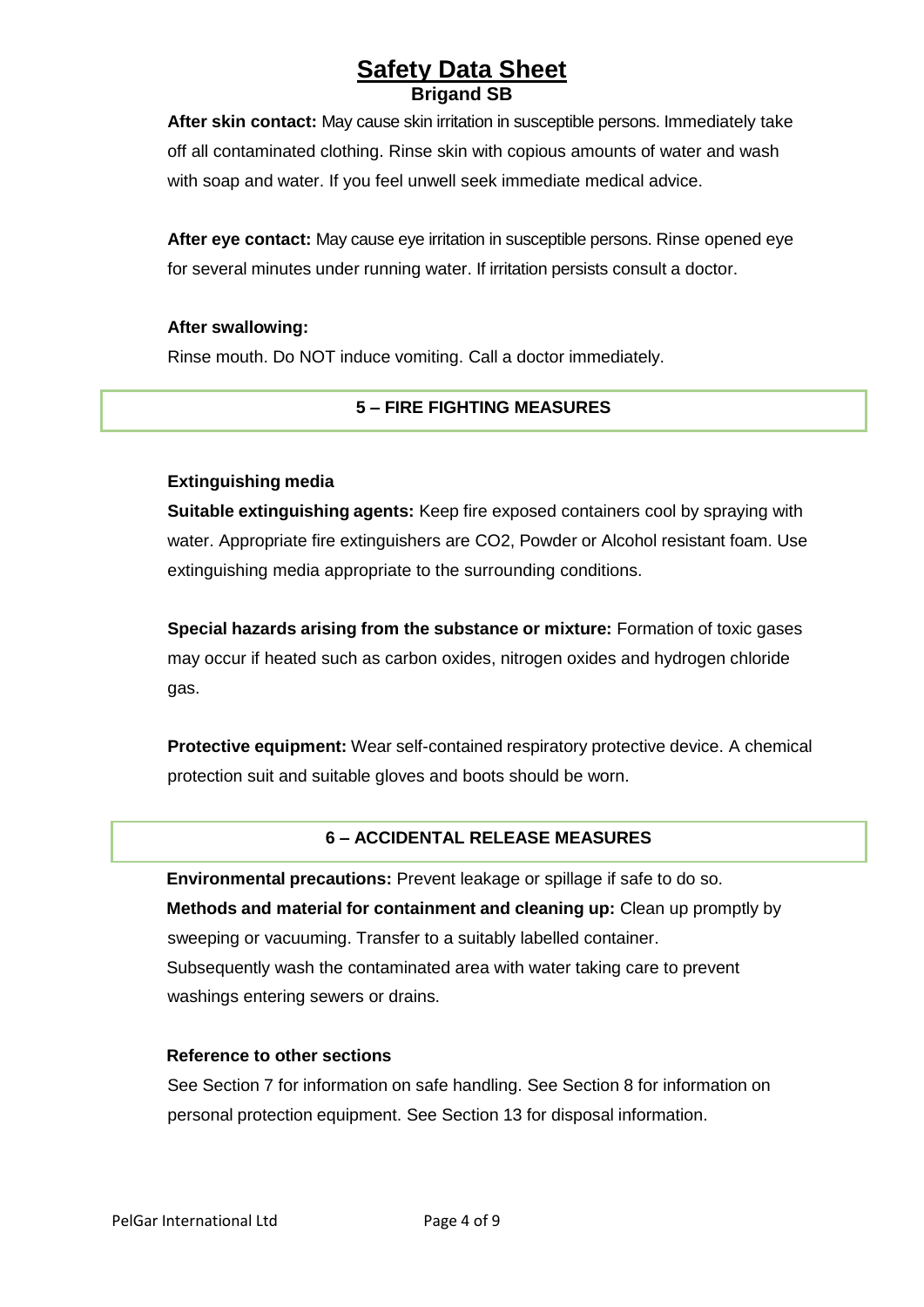# **7 – HANDLING AND STORAGE**

# **Handling**

**Precautions for safe handling:** Avoid contact with skin and eyes and avoid inhalation of dust. As the product is a paste it is unlikely to produce dust. Keep away from sources of ignition – No smoking, eating or drinking while handling this product. Always use good personal hygiene procedures when handling this product. Wash hands and face before eating, drinking or smoking. Read the label before use.

#### **Conditions for safe Storage including incompatibilities**

Store in a cool, dry location. Keep out of reach of children. Store only in the original receptacle. Keep container in a well-ventilated place. Keep away from sources of heat. Store away from foodstuffs. Keep away from oxidizing agents.

#### **Protection against fire and explosion:**

Keep away from heat sources as the product is combustible. The product is not explosive. Keep away from oxidizing agents.

# **8 – EXPOSURE CONTROLS AND PERSONAL PROTECTION**

#### **Exposure limits:**

Flour

propane-1,2-diol (Propane-1.2-diol particulates)

propane-1,2-diol (Propane-1,2-diol total vapour and particulates) WFI 15 min limit ppm: WEL 8-hr limit ppm: -

WEL 8-hr limit ppm:

WEL 8-hr limit ppm: 150 WEL 15 min limit ppm: -

WEL 15 min limit ppm: -

WEL 8-hr limit mg/m3: 10 WEL 15 min limit mg/m3: 30

WEL 8-hr limit mg/m3: 10 WEL 15 min limit mg/m3: -

WEL 8-hr limit mg/m3: 474 WEL 15 min limit mg/m3: -

# **Exposure controls**

Keep away from foodstuffs, beverages and feed. Wash hands before breaks and at the end of work.

#### **Hand protection:**

Suitable chemical resistant gloves are recommended [Professional users].

#### **Eye protection:**

Not required under normal conditions of handling and use.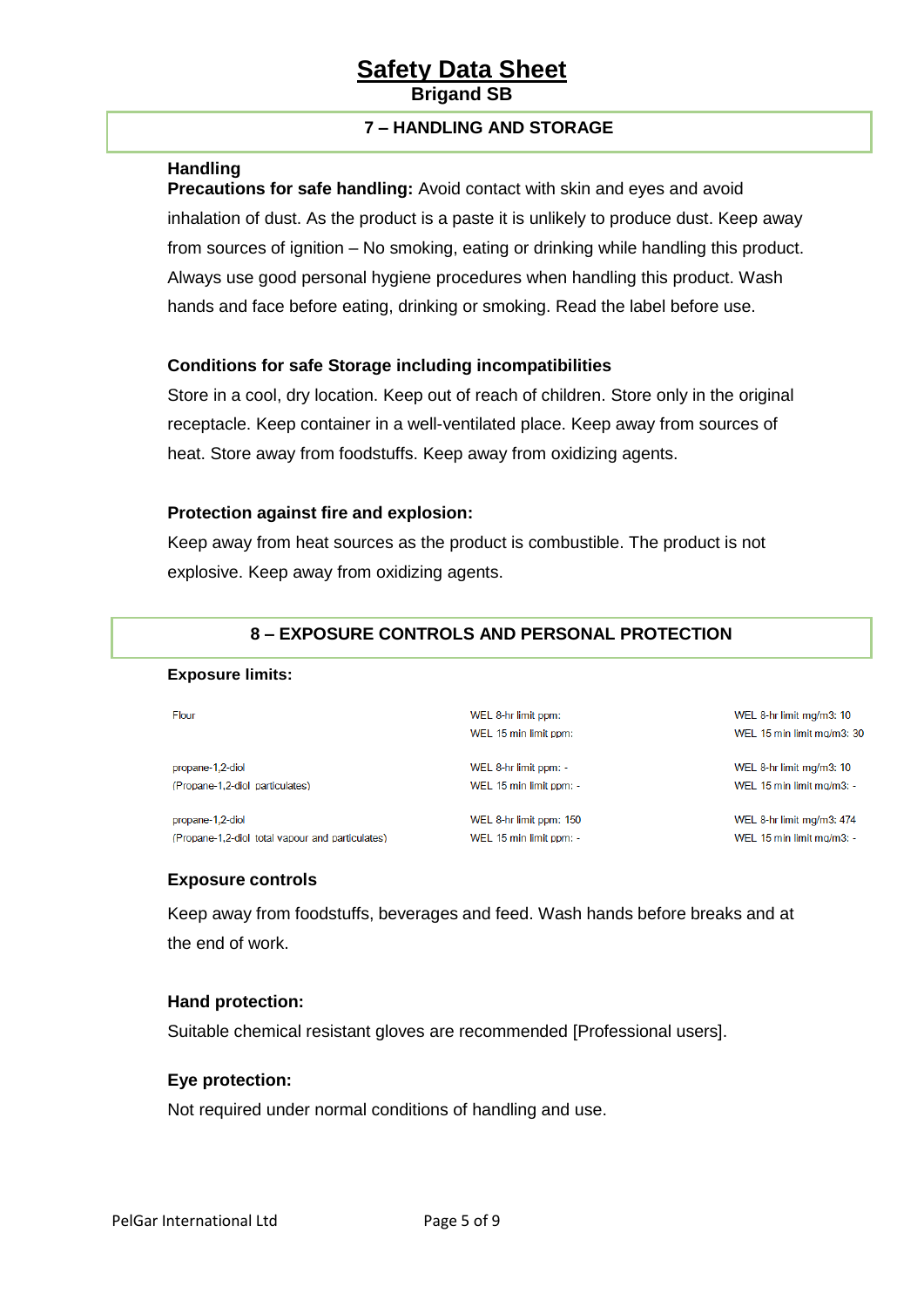## **Body protection:**

Body protection must be chosen depending on activity and possible exposure, for example apron, protecting boots.

## **General safety and hygiene measures:**

Handle in accordance with good hygiene and safety practice. Wearing of closed work clothing is recommended. Avoid contact with the skin, eyes and clothing. Store work clothing separately.

# **9 – PHYSICAL AND CHEMICAL PROPERTIES**

Form: Paste

Colour: Red

Odour: Characteristic

# **10 – STABILITY AND REACTIVITY**

## **Reactivity**

Stable under normal conditions.

# **Chemical stability**

Stable under normal conditions. Not explosive or oxidising.

# **Thermal decomposition / conditions to be avoided:** The formation of toxic/irritant

gases/vapours may occur if heated.

**Possibility of hazardous reactions:** Keep away from oxidising agents. **Conditions to avoid:** Heat and sparks.

# **11 – TOXICOLOGICAL INFORMATION**

| Denatonium Benzoate | Oral Rat LD50 = 584 mg/kg    |
|---------------------|------------------------------|
| <b>Bromadiolone</b> | Oral Rat LD50 = $1.31$ mg/kg |

Dermal Rat LD50 = 23 mg/kg

# **Skin corrosion/irritation**

Should not cause irritation.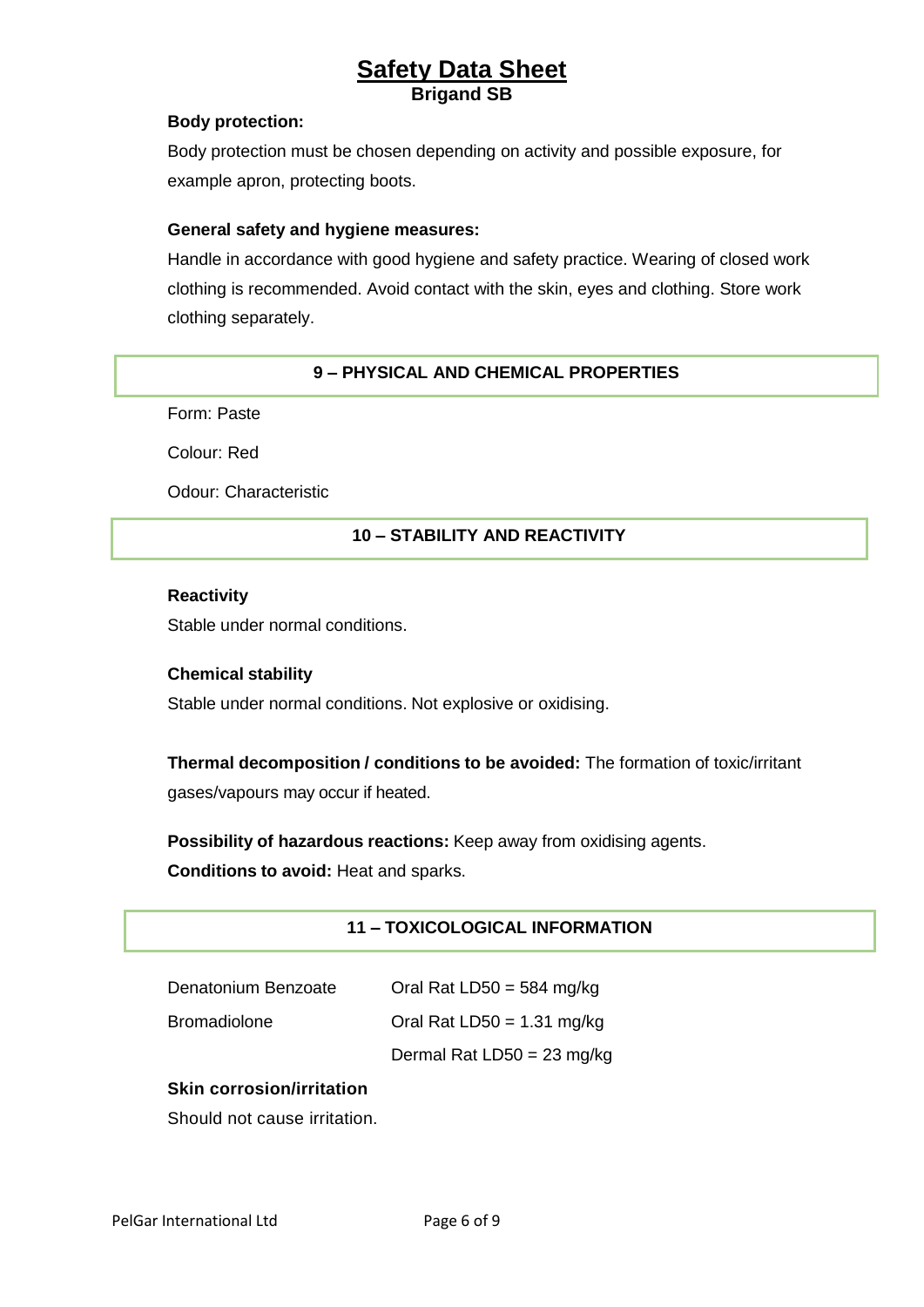## **Serious eye damage/eye irritation**

As the product is a paste it is unlikely to cause eye damage or irritation.

## **Respiratory or skin sensitization**

As the product is a paste it is unlikely to cause respiratory or skin sensitization.

## **Germ cell mutagenicity**

No evidence to suggest that anticoagulant rodenticides are mutagenic.

#### **Carcinogenicity**

No evidence to suggest that anticoagulant rodenticides are carcinogenic.

# **12 – ECOLOGICAL INFORMATION**

As the product only contains 50ppm of Bromadiolone it is unlikely to be hazardous to aquatic life.

| <b>Bromadiolone</b> | Daphnia EC50/48Hr = $5.79$ mg/l       |
|---------------------|---------------------------------------|
|                     | Rainbow trout LC50/96hr = $2.89$ mg/l |

#### **Ecological information:**

Toxic to mammals, including domesticated animals, and birds if ingested.

Exposure of non-target animals should be prevented.

# **13 – DISPOSAL CONSIDERATIONS**

#### **Waste treatment - Recommendation**

Dispose of in accordance with national and local regulations.

#### **European waste catalogue**

The waste disposal key number from EWC is 20 01 19 (pesticides).

**Contaminated packaging:** Empty containers can be sent to landfill after cleaning if in compliance with local and national regulations.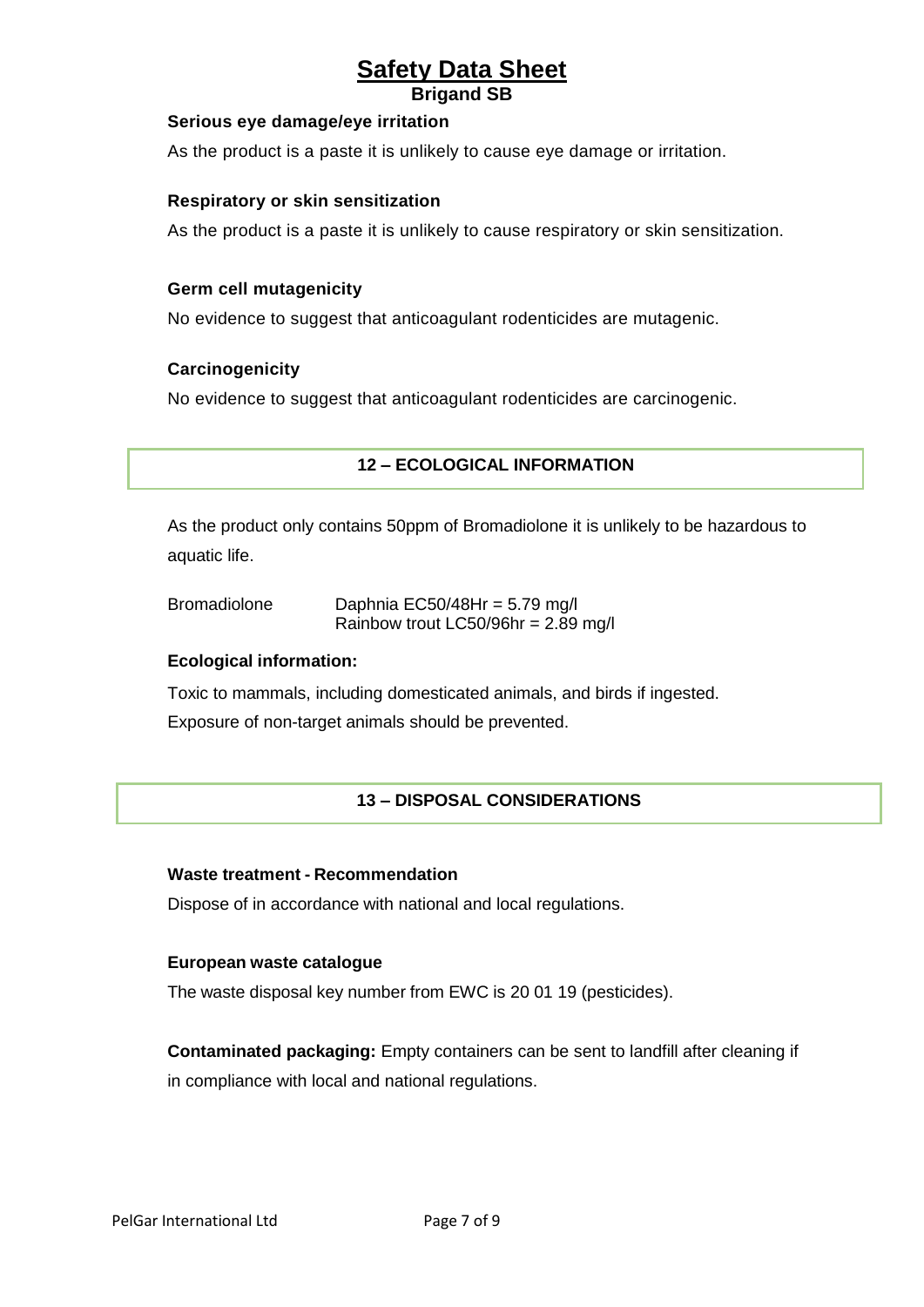# **Safety Data Sheet**

**Brigand SB**

# **14– TRANSPORT INFORMATION**

#### **Not Dangerous Goods**

**ADR/RID**

Not restricted for transport.

**IMDG**

Not restricted for transport.

# **IATA/ICAO**

Not restricted for transport.

# **15– REGULATORY INFORMATION**

To avoid risks to man and the environment, comply with the instructions for use.

This information should be considered when making any hazard assessment.

**Classification and labelling according to Regulation:**

(EC) No 1272/2008 [EU-GHS/CLP]

# **16– OTHER INFORMATION**

This Safety Data Sheet replaces all previous versions.

For proper and safe use of this product, please refer to the product label.

# **Abbreviations:**

ADR: European agreement concerning the international carriage of dangerous goods by Road.

IMDG: International Maritime Dangerous Goods.

IATA: International Air Transport Association.

ICAO: International Civil Aviation Organisation

RID: Regulations concerning the International carriage of Dangerous goods by rail.

STOT: Specific Target Organ Toxicity

WHO: World Health Organisation

EU: European Union

PBT: Persistent, Bioaccumulative and Toxic

vPvT: very Persistent and very Bioaccumulative

PelGar International Ltd Page 8 of 9